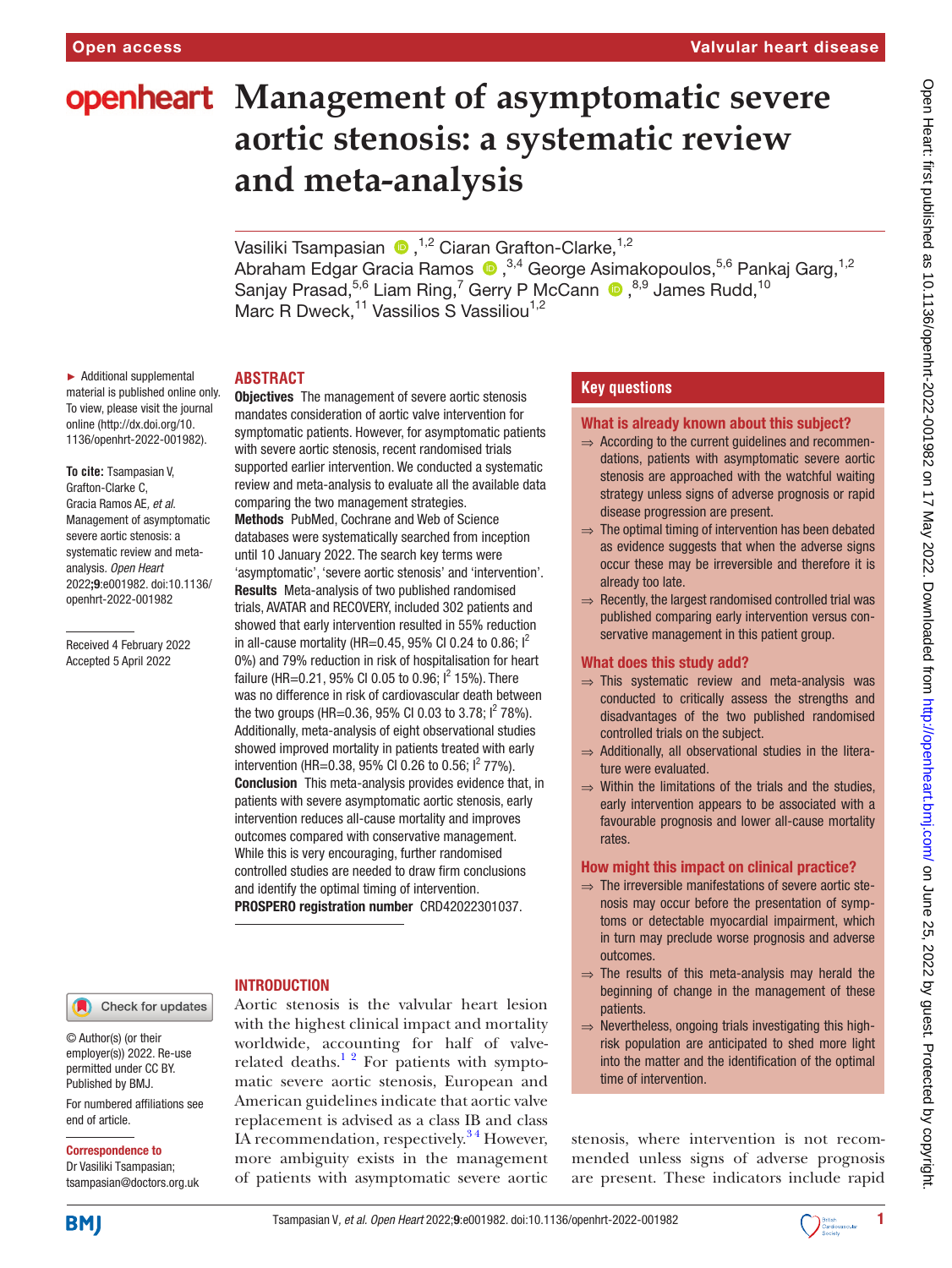progression of the valve stenosis, severe valve calcification, valve parameters reflecting the 'very severe' end of the spectrum of the disease, or signs of left ventricular impairment by echocardiographic data or blood biomarkers, although strong evidence for these is lacking. $34$ 

However, many would argue that by the time the left ventricular myocardium shows direct or indirect signs of impairment, it is already too late, with irreversible damage established<sup>[5](#page-8-2)</sup> and the 'therapeutic window' for intervention missed. Additionally, studies have shown that most patients with severe asymptomatic aortic stenosis exhibit symptoms in the first 2 years following the diagnosis. Many deaths however occur in the period of 'watchful waiting'[.6 7](#page-8-3) These observations have caused much controversy among clinicians and highlight the need for improved risk stratification models and better individualised management strategies according to each patient's risk.

The optimal timing of aortic valve intervention in asymptomatic patients with severe aortic stenosis is yet to be ascertained. Undoubtedly, after the results of the Aortic Valve ReplAcemenT versus Conservative Treatment in Asymptomatic SeveRe Aortic Stenosis (AVATAR) trial,<sup>[8](#page-8-4)</sup> many would argue whether the time for a change in clinical practice is fast-approaching. We therefore conducted a systematic review and meta-analysis of randomised and observational studies comparing early intervention versus conservative management of patients with asymptomatic severe aortic stenosis to synthesise and evaluate the current evidence.

#### **METHODS**

This systematic review and meta-analysis was conducted and reported according to the Preferred Reporting Items for Systematic Reviews and Meta-Analyses guidelines<sup>[9](#page-8-5)</sup> and has been submitted and registered with PROSPERO (registration number: CRD42022301037). We performed a focused review and meta-analysis of all the randomised trials in the literature comparing aortic valve intervention with conservative management in patients with asymptomatic severe aortic stenosis. The primary endpoints of this meta-analysis included all-cause mortality, cardiovascular death and hospitalisation for heart failure. Additionally, using the same search results we separated the observational studies and performed a meta-analysis of all the published observational studies comparing outcomes, identified through the same search, between early intervention and conservative management in patients with asymptomatic severe aortic stenosis, with all-cause mortality being the primary endpoint.

## Search strategy

PubMed, Cochrane and Web of Science databases were systematically searched from inception until 10 January 2022. The terms used for the search were 'asymptomatic', 'severe aortic stenosis' and 'intervention'. After removing duplicates, two investigators independently screened the

remaining studies at the title/abstract level (VT, CG-C). Randomised controlled studies comparing mortality and clinical outcomes in patients with asymptomatic severe aortic stenosis treated with early intervention versus conservative management were included in the metaanalysis. Observational studies that compared mortality between early intervention and conservative management in patients with asymptomatic severe aortic stenosis were evaluated separately. The selected studies underwent full-text screening, performed by two independent investigators (VT, CG-C). The following inclusion and exclusion criteria were applied:

#### Inclusion criteria

- ► Studies published in English and limited to humans.
- ► Studies with participants >18 years old.
- ► Randomised controlled studies and observational studies comparing mortality and clinical outcomes in patients with asymptomatic severe aortic stenosis treated with early intervention versus conservative management.

#### Exclusion criteria

- ► Studies published in language other than English.
- ► Studies including patients with symptomatic aortic stenosis.

Conflicts were resolved by discussion with a third investigator (VSV), after which consensus was achieved. The primary outcomes of interest were all-cause mortality, cardiovascular death and hospitalisation for heart failure. The study selection process is shown in [online supple](https://dx.doi.org/10.1136/openhrt-2022-001982)[mental figure 1.](https://dx.doi.org/10.1136/openhrt-2022-001982)

## Data analysis

The HR and 95% CI reported in each study were used for the meta-analysis. A random-effects model with inversevariance weights was used to combine the effect measures from all studies on a logarithmic scale. Statistical heterogeneity was assessed using  $I^2$  statistics. Statistical analyses were conducted using the Review Manager (RevMan) software (V.5.3; Copenhagen: The Nordic Cochrane Centre, The Cochrane Collaboration, 2014). Where appropriate funnel plots are also given. Statistical significance was defined as p<0.05.

## Patient and public involvement

Given that this is a systematic review and meta-analysis of already published data, patients or the public were not involved in the design and conduct of this study.

## RESULTS

The search yielded 1046 studies. After removing the duplicates and applying the inclusion and exclusion criteria, 71 articles underwent full-text evaluation. Out of these, two randomised controlled trials, the AVATAR trial<sup>8</sup> and the Randomized Comparison of Early Surgeryversus Conventional Treatment in Very SevereAortic Stenosis (RECOVERY) trial, $^{10}$  with a total of 302 patients, met the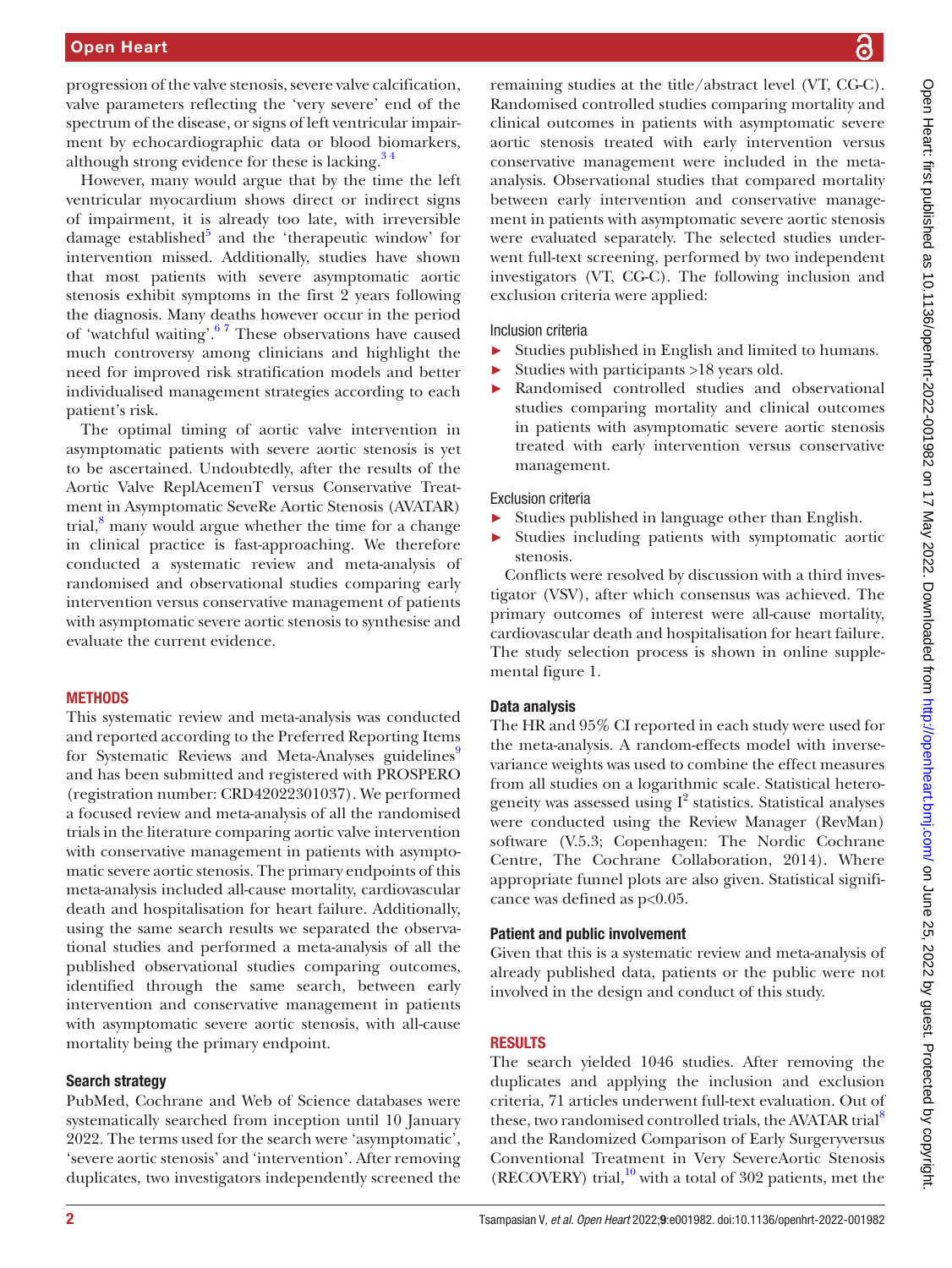<span id="page-2-0"></span>

| Table 1                      | Main characteristics of the two randomised controlled trials                                                                                                                                                                                                                                                                           |                                                                                                                                                                                                                                                                                                                                |  |  |  |  |
|------------------------------|----------------------------------------------------------------------------------------------------------------------------------------------------------------------------------------------------------------------------------------------------------------------------------------------------------------------------------------|--------------------------------------------------------------------------------------------------------------------------------------------------------------------------------------------------------------------------------------------------------------------------------------------------------------------------------|--|--|--|--|
|                              | <b>AVATAR</b>                                                                                                                                                                                                                                                                                                                          | <b>RECOVERY</b>                                                                                                                                                                                                                                                                                                                |  |  |  |  |
| Trial design                 | Multinational, randomised, controlled, parallel-group,<br>event-driven                                                                                                                                                                                                                                                                 | Multicentre, randomised, controlled, parallel-group, open-label                                                                                                                                                                                                                                                                |  |  |  |  |
| <b>Recruitment sites</b>     | Nine medical centres, seven European Union countries Four medical centres, one country                                                                                                                                                                                                                                                 |                                                                                                                                                                                                                                                                                                                                |  |  |  |  |
| Recruitment period           | June 2015–September 2020                                                                                                                                                                                                                                                                                                               | July 2010-April 2015                                                                                                                                                                                                                                                                                                           |  |  |  |  |
| Follow-up period (median)    | 32 months                                                                                                                                                                                                                                                                                                                              | 73 months                                                                                                                                                                                                                                                                                                                      |  |  |  |  |
| Inclusion criteria           | $\blacktriangleright$ Asymptomatic patients.<br>Severe AS (AVA <1 cm <sup>2</sup> , Vmax >4 m/s or MG >40<br>mm Hg). Negative exercise tolerance test.                                                                                                                                                                                 | $\blacktriangleright$ Asymptomatic patients.<br>► Very severe AS (AVA < $0.75$ cm <sup>2</sup> , Vmax > 4.5 m/s or MG > 50 mm<br>$Hg$ ).<br>Exercise testing was selectively performed to evaluate patients<br>with non-specific symptoms (24 patients) and those with a positive<br>exercise test were excluded (3 patients). |  |  |  |  |
| Main exclusion criteria      | Symptoms (exertional dyspnoea, syncope,<br>presyncope or angina).<br>$\blacktriangleright$ LVEF <50%.<br>Very severe AS (>5.5 m/s at rest).<br>Clinically significant aortic regurgitation or mitral<br>valve disease.<br>Significant aortic root and/or ascending aorta<br>dilatation requiring surgery.<br>Previous cardiac surgery. | > Symptoms (exertional dyspnoea, syncope, presyncope or<br>angina).<br>$\blacktriangleright$ LVEF <50%.<br>• Clinically significant aortic regurgitation or mitral valve disease.<br>Previous cardiac surgery.                                                                                                                 |  |  |  |  |
| Aetiology of aortic stenosis | $\triangleright$ Degenerative valvular disease: 133 patients<br>$(84.7\%)$ .<br>Bicuspid aortic valve: 22 patients (14.0%).<br>$\triangleright$ Rheumatic valvular disease: 2 patients (1.3%).                                                                                                                                         | ▶ Degenerative valvular disease: 48 (33%).<br>Bicuspid aortic valve: 88 patients (61%).<br>Rheumatic valvular disease: 9 patients $(6\%)$ .                                                                                                                                                                                    |  |  |  |  |
| Primary endpoints            | All-cause mortality or major adverse<br>cardiovascular events comprised all-cause death,<br>acute myocardial infarction, stroke and unplanned<br>heart failure hospitalisation needing intravenous<br>treatment with diuretics or inotropes.                                                                                           | ▶ Operative mortality (death during or within 30 days after<br>surgery) or death from cardiovascular causes during the entire<br>follow-up period.                                                                                                                                                                             |  |  |  |  |

Data are presented as available by the relevant published studies.

AS, aortic stenosis; AVA, aortic valve area; AVATAR, Aortic Valve Replacement versus Conservative Treatment in Asymptomatic Severe Aortic Stenosis; LVEF, left ventricular ejection fraction; MG, mean gradient; RECOVERY, Randomized Comparison of Early Surgery versus Conventional Treatment in Very Severe Aortic Stenosis; Vmax, maximal velocity across the aortic valve.

inclusion criteria and their data were extracted for metaanalysis. Of these patients, 151 were randomised to the early intervention group and 151 were randomised to the conservative management group. The two trials included patients with asymptomatic severe aortic stenosis of different aetiologies. The majority of the patients (85%) in the AVATAR trial had degenerative aortic valve stenosis. In contrast, only 33% of the patients had degenerative aortic stenosis in the RECOVERY trial and 61% had bicuspid aortic valve disease. Additionally, the inclusion criteria of the two trials were slightly different, as in the RECOVERY trial patients with very severe aortic stenosis (as evidenced by aortic valve area of  $< 0.75$  cm<sup>2</sup>, maximal velocity across the aortic valve (Vmax)  $>4.5$  m/s or mean gradient >50 mm Hg) were included and an exercise test was performed only in selected cases. The main features of the two studies are summarised in [table](#page-2-0) 1, and the baseline demographic and echocardiographic patient characteristics of the two trials are shown in [table](#page-3-0) 2. The risk of bias assessment of these two trials is demonstrated in [online supplemental table 1.](https://dx.doi.org/10.1136/openhrt-2022-001982)

Despite the different endpoints of the trials, both demonstrated a reduced number of deaths from any cause in the group of patients treated with early surgery. More specifically, in the AVATAR trial there were 9 deaths from any cause in the early intervention group and 16 deaths in the conservative management group. Similarly in the RECOVERY trial there were 5 deaths in the early intervention group and 15 deaths in the conservative management group. There was a similar pattern in the number of hospitalisations for heart failure, with reduced number of hospitalisations in the early intervention groups in both trials compared with the conservative management groups. The raw number of events provided by each trial for all-cause death, hospitalisation for heart failure, myocardial infarction and stroke is depicted in [online supplemental table 2.](https://dx.doi.org/10.1136/openhrt-2022-001982)

The pooled meta-analysis showed a significant reduction in all-cause mortality in patients treated with the early intervention compared with those managed conservatively with the watchful waiting approach (HR=0.45,  $95\%$  CI 0.24 to 0.86; I<sup>2</sup> 0%) ([figure](#page-3-1) 1). Furthermore, the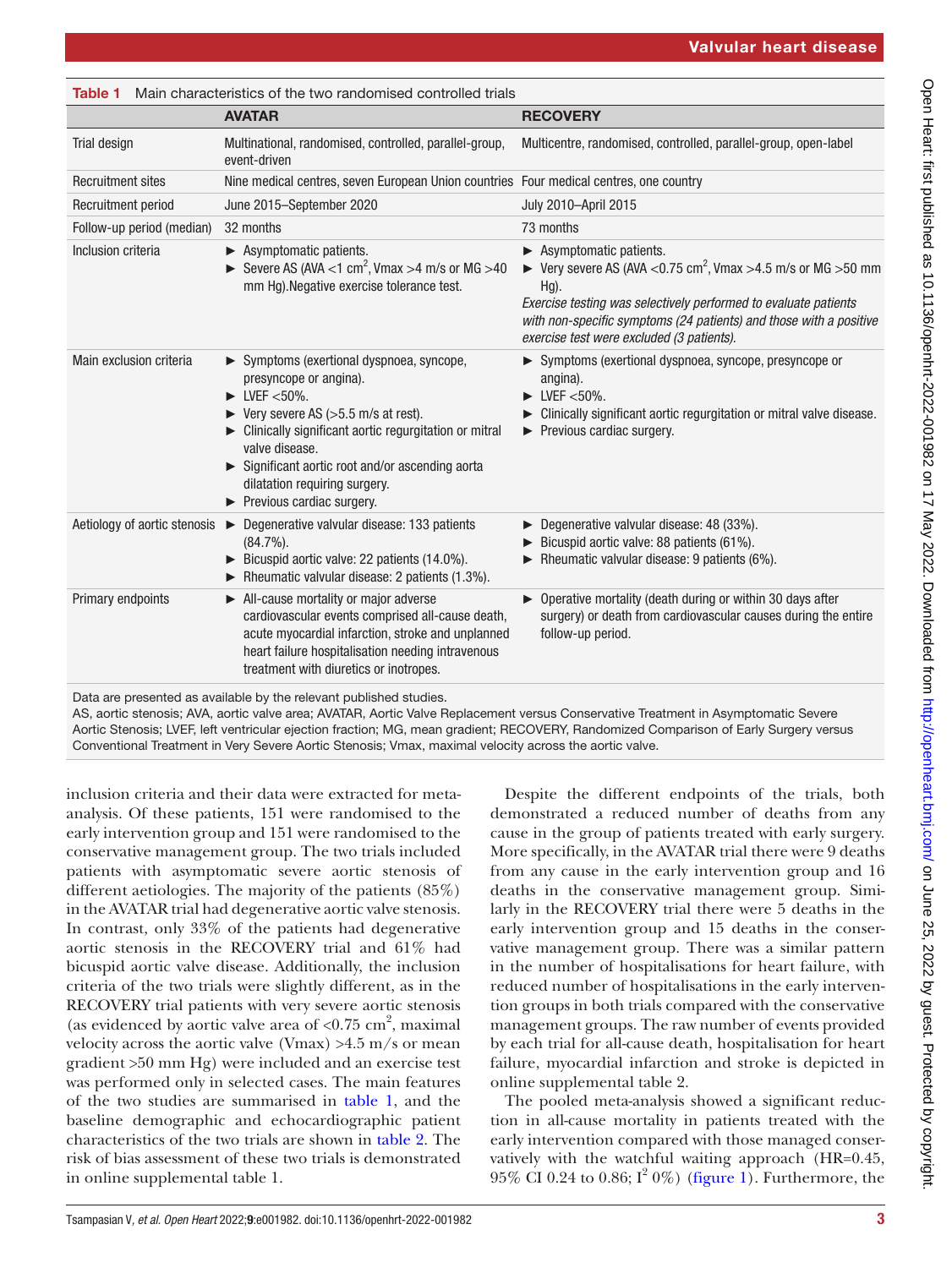<span id="page-3-0"></span>Table 2 Baseline demographic and echocardiographic characteristics of the patient population of the two randomised controlled trials

|                              | <b>AVATAR</b>        |                          | <b>RECOVERY</b>      |                          |  |
|------------------------------|----------------------|--------------------------|----------------------|--------------------------|--|
|                              | <b>Early surgery</b> | <b>Conservative care</b> | <b>Early surgery</b> | <b>Conservative care</b> |  |
| Number of participants       | 78                   | 79                       | 73                   | 72                       |  |
| Age (years)                  | 68 (63-73)*          | 69 (64 - 74.5)*          | $65 \pm 7.8$ †       | $63.4 \pm 10.7$          |  |
| Sex (male, %)                | 46 (59)              | 44 (55.7)                | 37(51)               | 34 (47)                  |  |
| Median follow-up (months)    | 28                   | 35                       | 74.4                 | 73.2                     |  |
| Demographic parameters       |                      |                          |                      |                          |  |
| BMI $(kg/m2)$                | 27.2                 | 27.4                     | 24.7                 | 24                       |  |
| BSA $(m^2)$                  | $1.9(1.8 - 2.1)^{*}$ | $1.9(1.8 - 2.0)^*$       | $1.69 \pm 0.17$      | $1.64 \pm 0.17$          |  |
| Diabetes mellitus, n (%)     | 14 (17.9)            | 23(29.1)                 | 13(18)               | 7(10)                    |  |
| Hypertension, n (%)          | 69 (88.4)            | 70 (88.6)                | 40(55)               | 39(54)                   |  |
| Smoking, n (%)               | 16(20.5)             | 14(17.7)                 | 19(26)               | 21 (29)                  |  |
| Dyslipidaemia, n (%)         | 31 (39.7)            | 28 (35.4)                | 41 (56)              | 42 (58)                  |  |
| Echocardiographic parameters |                      |                          |                      |                          |  |
| AVA, $cm2$                   | $0.73*$              | $0.74*$                  | $0.63\dagger$        | $0.64$ †                 |  |
| AVAi, $cm2/m2$               | $0.37*$              | $0.37*$                  | 0.38 <sub>†</sub>    | 0.39 <sub>†</sub>        |  |
| Vmax, m/s                    | $4.5*$               | $4.5*$                   | 5.14 <sub>†</sub>    | 5.04 <sub>†</sub>        |  |
| LVEF $(% )$                  | $70*$                | $69*$                    | 64.8†                | 64.8†                    |  |
| LV mass index, $g/m^2$       | $152*$               | 160*                     | 135.6†               | 133.7†                   |  |
|                              |                      |                          |                      |                          |  |

Data are presented as available by the relevant published studies.

AVA, aortic valve area; AVAi, indexed aortic valve area; AVATAR, Aortic Valve Replacement versus Conservative Treatment in Asymptomatic Severe Aortic Stenosis; BMI, body mass index; BSA, body surface area; LV, left ventricular; LVEF, left ventricular ejection fraction; RECOVERY, Randomized Comparison of Early Surgery versus Conventional Treatment in Very Severe Aortic Stenosis; Vmax, maximal velocity across the aortic valve.

early intervention resulted in a significantly reduced risk of hospitalisation for heart failure (HR=0.21, 95% CI 0.05 to 0.96;  $I^2$  15%) [\(figure](#page-4-0) 2). There was significant heterogeneity in the meta-analysis of cardiovascular mortality among the two studies, and while there was a trend towards improved survival this was mainly driven by the RECOVERY trial and did not reach statistical significance (HR=0.36, 95% CI 0.03 to 3.78;  $I^2$  78%) ([online supple](https://dx.doi.org/10.1136/openhrt-2022-001982)[mental figure 2](https://dx.doi.org/10.1136/openhrt-2022-001982)).

## Meta-analysis of observational studies

Additionally, eight observational studies, including 3496 patients, were analysed separately to assess how early intervention affects the risk of all-cause mortality in

patients with asymptomatic severe aortic stenosis.<sup>7</sup> <sup>11-17</sup> [Table](#page-5-0) 3 summarises the main characteristics of each study, while the risk of bias assessment is demonstrated in [online supplemental table 3.](https://dx.doi.org/10.1136/openhrt-2022-001982)

Of the total population, 1354 patients had an early aortic valve replacement and 2142 were managed conservatively with the watchful waiting approach. The metaanalysis from these studies showed that early intervention was associated with a 62% reduction in all-cause mortality  $(HR=0.38, 95\% \text{ CI } 0.26 \text{ to } 0.56)$ , although heterogeneity was high  $(I^2 77%)$  [\(figure](#page-6-0) 3). Online supplemental figure [3](https://dx.doi.org/10.1136/openhrt-2022-001982) shows the funnel plot for risk of all-cause mortality from these eight studies.



<span id="page-3-1"></span>Figure 1 Meta-analysis of AVATAR and RECOVERY trials focusing on all-cause mortality: the effect of early intervention on all-cause mortality. AVATAR, Aortic Valve Replacement versus Conservative Treatment in Asymptomatic Severe Aortic Stenosis. RECOVERY, Randomized Comparison of Early Surgery versus Conventional Treatment in Very Severe Aortic Stenosis; IV, interval variable; Tx, treatment.

<sup>\*</sup>Median (IQR). †Mean±SD.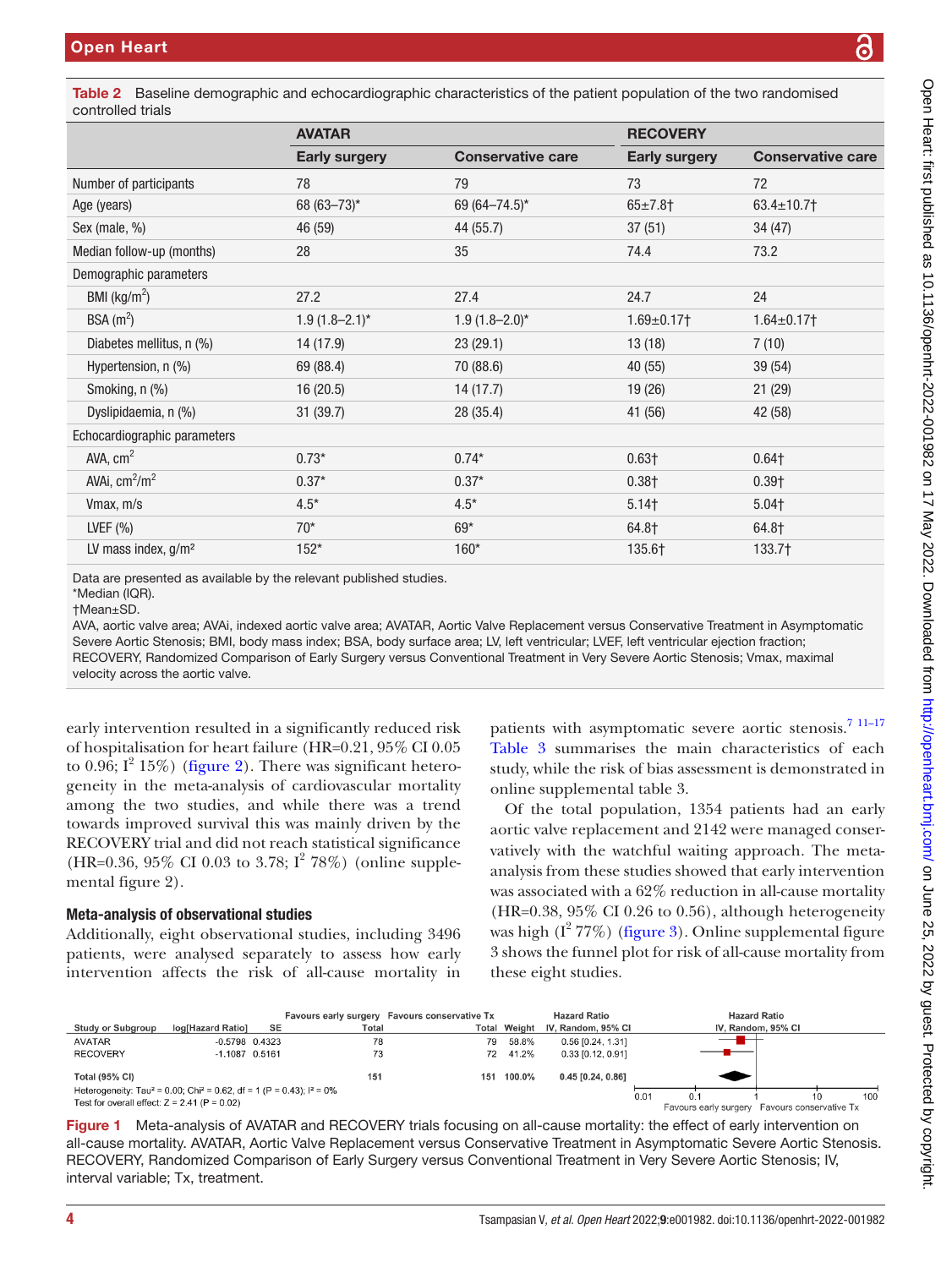**Hazard Ratio** 

IV, Random, 95% CI



79 77.8%

**Total Weight** 

**Hazard Ratio** 

IV, Random, 95% CI

0.32 [0.08, 1.28]

**Conservative treatment** 

**Early surgery** 

Total

78

**SE** 

 $-1.1394$  0.7073

log[Hazard Ratio]

## **DISCUSSION**

**Study or Subgroup** 

<span id="page-4-0"></span>**AVATAR** 

Our report represents the first meta-analysis of the two published randomised controlled trials assessing the impact of early intervention on the outcomes of patients with asymptomatic severe aortic stenosis. It demonstrates that all-cause mortality and hospitalisation for heart failure are significantly lower in patients randomised to early surgery compared with those treated with an initial conservative approach. Regarding cardiovascular mortality, while there was a trend towards improved survival in the early intervention group, this was mainly driven by the RECOVERY trial and was not found to be significantly different between the early and conservative groups. Additionally, a meta-analysis of eight observational studies showed a notable reduction in all-cause mortality in the early intervention group. This is in agreement with previous meta-analyses that were conducted even before the AVATAR trial was published, which showed a favourable outcome in those treated with early intervention versus conservative management.<sup>[18](#page-8-8)</sup>

The timing of intervention in patients with severe aortic stenosis remains contentious. The lack of large randomised controlled studies has been a 'deafening silence' in cardiology, with current practice often informed by observational studies, which despite their limitations timidly show a favour towards early intervention. Nonetheless, this needs to be balanced by the potentially longer need for a valve replacement, which in itself can come with risks of bleeding, endocarditis and failure. Several unanswered questions have long been discussed among clinicians. Current guidelines suggest intervention in patients with severe aortic stenosis when symptoms occur or in those without symptoms and left ventricular ejection fraction (LVEF) <50% or abnormal exercise test or Vmax >5 m/s or brain natriuretic peptide (BNP) more than three times the upper normal value or features of rapid disease progression.<sup>3</sup> <sup>19</sup> <sup>20</sup> However, it can be challenging to unmask these on many occasions, especially in patients with sedentary life or in the frail elderly population. Additionally, the presence of left ventricular impairment represents a high-risk feature that mandates intervention in these patients. Still, some argue that it may already be too late when the LVEF drops.[21 22](#page-8-9) So far, there has been an ongoing debate with studies demonstrating a low risk of death in patients with asymptomatic aortic stenosis unless there is very severe

impairment.<sup>23</sup> <sup>24</sup> Nevertheless, a retrospective observational study by Campo  $et \t a l^{16}$  demonstrated that almost half of the asymptomatic patients with severe aortic stenosis would have either died or undergone surgery within 2 years of the initial recommendation for the watchful waiting strategy.<sup>15</sup> This is in keeping with another retrospective registry by Pellikka *et al*,<sup>25</sup> stating that 75% of these patients will have died or have been operated on 5 years after the diagnosis. However, evidence suggests that, although this risk is low, it is still higher than the general population and this clinical entity may not be as benign as previously thought.<sup>25</sup><sup>26</sup>

The two recently published studies, AVATAR and RECOVERY trials, have been enthusiastically awaited to answer some of these questions. Arguably, the two trials, while they do have differences as mentioned in [table](#page-3-0) 2, both demonstrate a consistent benefit of the early intervention approach. However, there are essential points that need to be considered. The two trials have had some important differences in their study characteristics, with the RECOVERY trial including patients with more severe aortic stenosis. This could be one of the reasons why the RECOVERY trial demonstrated a more pronounced reduction in mortality and morbidity in favour of the early intervention strategy, as it is known that these patients are at higher risk of death and adverse prognosis.[27 28](#page-8-14) One of the most notable things, however, is that rapid progression of aortic stenosis in the RECOVERY trial was defined as a change of 0.5  $m/s$  per year, which is in contrast to what the current<sup>[4](#page-8-15)</sup> and the previous guidelines, $29$  on which the trial was based, defined as rapid progression of the disease. This, of course, raises the question as to whether there were participants in the conservative arm that fulfilled the criteria for intervention. Moreover, the patient population in the RECOVERY trial consisted mainly of patients with aortic stenosis secondary to the bicuspid aortic valve. Subsequently, participants of this trial were younger with low operative risk compared with the AVATAR trial.<sup>[10](#page-8-6)</sup> On the other hand, the majority of the patients included in the AVATAR trial had aortic stenosis secondary to degenerative disease. However, the operative risk was low as it was in the RECOVERY trial.<sup>[8](#page-8-4)</sup> Furthermore, while in the RECOVERY trial exercise test was used in selected cases only, all participants of the AVATAR trial underwent an exercise test to unmask symptoms or adverse signs before their inclusion. However, it is unclear if and how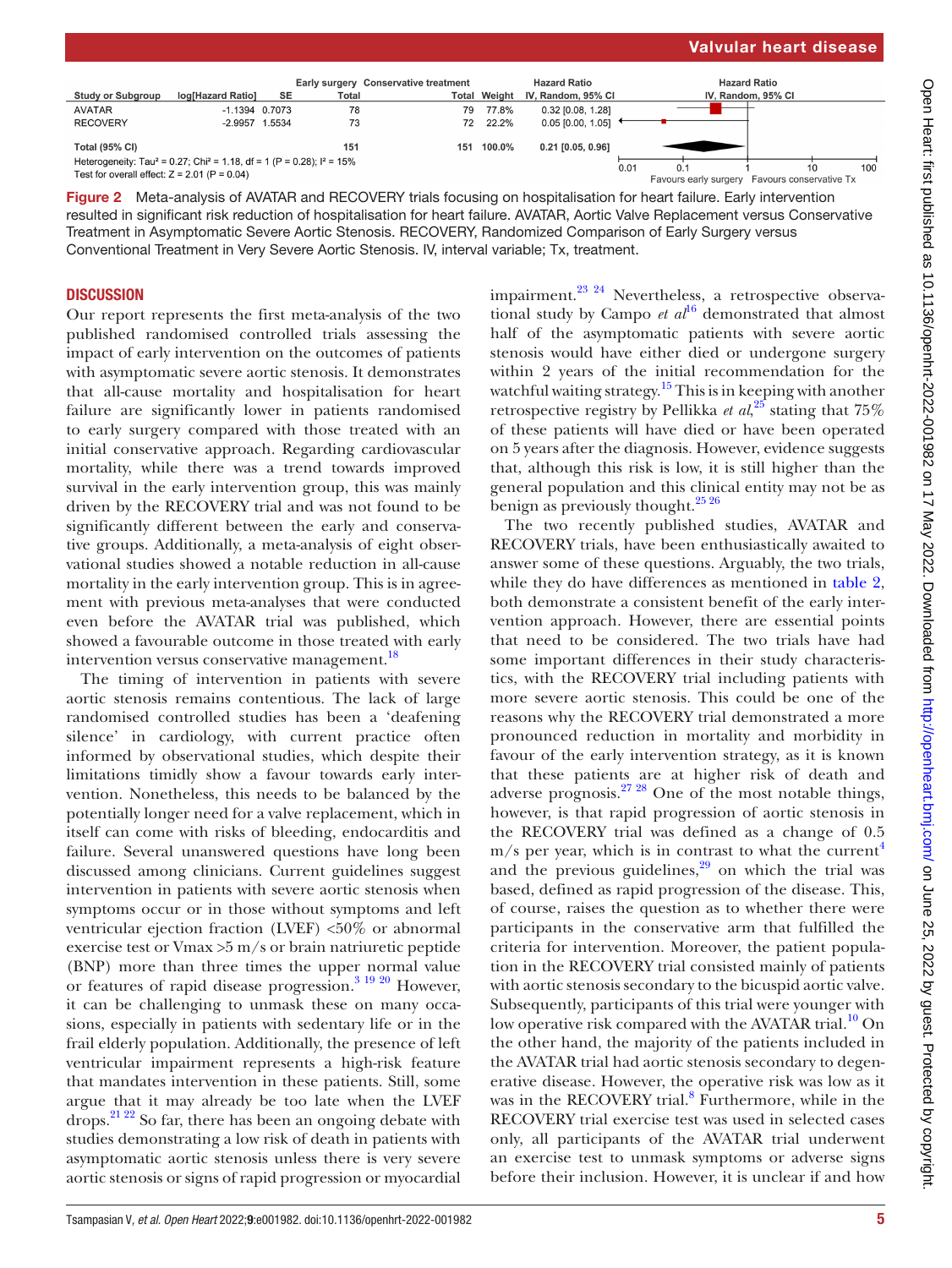<span id="page-5-0"></span>

| Table 3                                         |                                                                          |              |                                                                             |                                   | Characteristics of observational studies comparing early intervention versus conservative management |                                                                                                                                                                                                                                                     |
|-------------------------------------------------|--------------------------------------------------------------------------|--------------|-----------------------------------------------------------------------------|-----------------------------------|------------------------------------------------------------------------------------------------------|-----------------------------------------------------------------------------------------------------------------------------------------------------------------------------------------------------------------------------------------------------|
| <b>Study</b>                                    | <b>Study design</b>                                                      | <b>Study</b> | population Age (years)                                                      | <b>Follow-up</b><br>period        | <b>Outcomes</b>                                                                                      | <b>Adjustment methods</b>                                                                                                                                                                                                                           |
| Pai et al <sup>11</sup>                         | Retrospective cohort<br>study                                            | 338          | $71 + 15$                                                                   | 7.6 months                        | All-cause mortality.                                                                                 | Cox proportional hazards<br>model (variables adjusted for<br>age, MR grade 3 or 4, CKD<br>and aspirin use).                                                                                                                                         |
| Kang et $al12$                                  | Prospective cohort<br>study                                              | 104          | $63 + 12$                                                                   | 49.3 months                       | Operative mortality and<br>cardiovascular death<br>during follow-up.                                 | Propensity score-matched<br>analysis.                                                                                                                                                                                                               |
| Le Tourneau<br>et al <sup>13</sup>              | Retrospective cohort<br>study                                            | 694          | $71 + 11$                                                                   | Average<br>more than 60<br>months | To assess the value of<br>STS score in predicting<br>short-term and long-<br>term outcome.           | Cox proportional hazards<br>model.                                                                                                                                                                                                                  |
| Taniguchi et al<br>(CURRENT AS<br>registry) $7$ | Retrospective cohort<br>study<br>(propensity score-<br>matched analysis) | 582          | 71.6 $\pm$ 8.7 (AVR group)<br>$73.1 \pm 9.3$<br>(watchful waiting<br>group) | 45 months<br>(median)             | All-cause mortality and<br>hospitalisation for heart analysis.<br>failure.                           | Propensity score-matched                                                                                                                                                                                                                            |
| Masri et al <sup>14</sup>                       | Retrospective cohort<br>study                                            | 533          | $66 + 13$                                                                   | 82.8 months                       | All-cause mortality.                                                                                 | Cox proportional hazards<br>model (variables adjusted<br>for STS score, age-sex-<br>predicted METs and heart<br>rate recovery).                                                                                                                     |
| Bohbot et al <sup>15</sup>                      | Retrospective cohort<br>study                                            | 281          | $73 + 10$                                                                   | 42 months                         | All-cause mortality and<br>cardiovascular death<br>during follow-up.                                 | Cox proportional hazards<br>model (variables adjusted<br>for age, sex, body surface<br>area, hypertension,<br>coronary artery disease,<br>atrial fibrillation, Charlson<br>Comorbidity Index, AVA, peak<br>aortic jet velocity, EF and LV<br>mass). |
| Campo et al <sup>16</sup>                       | Retrospective cohort<br>study                                            | 265          | 68.1 $\pm$ 11.7 (AVR group)<br>73±12.6 (watchful<br>waiting group)          | 60 months                         | All-cause mortality.                                                                                 | Multivariable Cox regression<br>model (variables adjusted<br>for age, renal failure and<br>ejection fraction).                                                                                                                                      |
| Kim <i>et al</i> <sup>17</sup>                  | Retrospective cohort<br>study                                            | 468          | $64.2 \pm 13$                                                               | 60.9 months                       | All-cause mortality,<br>cardiovascular death<br>and MACE.                                            | Time-dependent Cox<br>regression analysis<br>(variables adjusted for age,<br>BMI, anaemia, severe CKD,<br>previous stroke, coronary<br>artery disease, previous<br>malignancy. left atrium                                                          |

AVR, aortic valve replacement; BMI, body mass index; CKD, chronic kidney disease; CURRENT AS, Contemporary outcomes after Surgery and medical treatment in patients with severe Aortic Stenosis; EF, ejection fraction; LV, left ventricular; LVMi, left ventricular mass indexed; MACE, major adverse cardiac events; METs, metabolic equivalents; MR, mitral regurgitation; STS, Society of Thoracic Surgeons.

the exercise test was used in the AVATAR trial during the follow-up of these patients.

In addition to the above, whereas this meta-analysis showed a significant reduction in all-cause mortality in the early intervention group, this was not the case for cardiovascular death, where high heterogeneity was noted and no significant difference was demonstrated between the two management strategies. While the issues discussed above may have contributed to this discrepancy, perhaps one of the most important factors that should be considered is the follow-up period. The follow-up periods of the two studies are substantially different, with the median follow-up of the RECOVERY trial reaching 6.1 years, more than twice the AVATAR trial follow-up. On close examination, it is noted that the incidence of cardiovascular death between the two treatment groups

diameter, LVMi and tricuspid regurgitation pressure

gradient).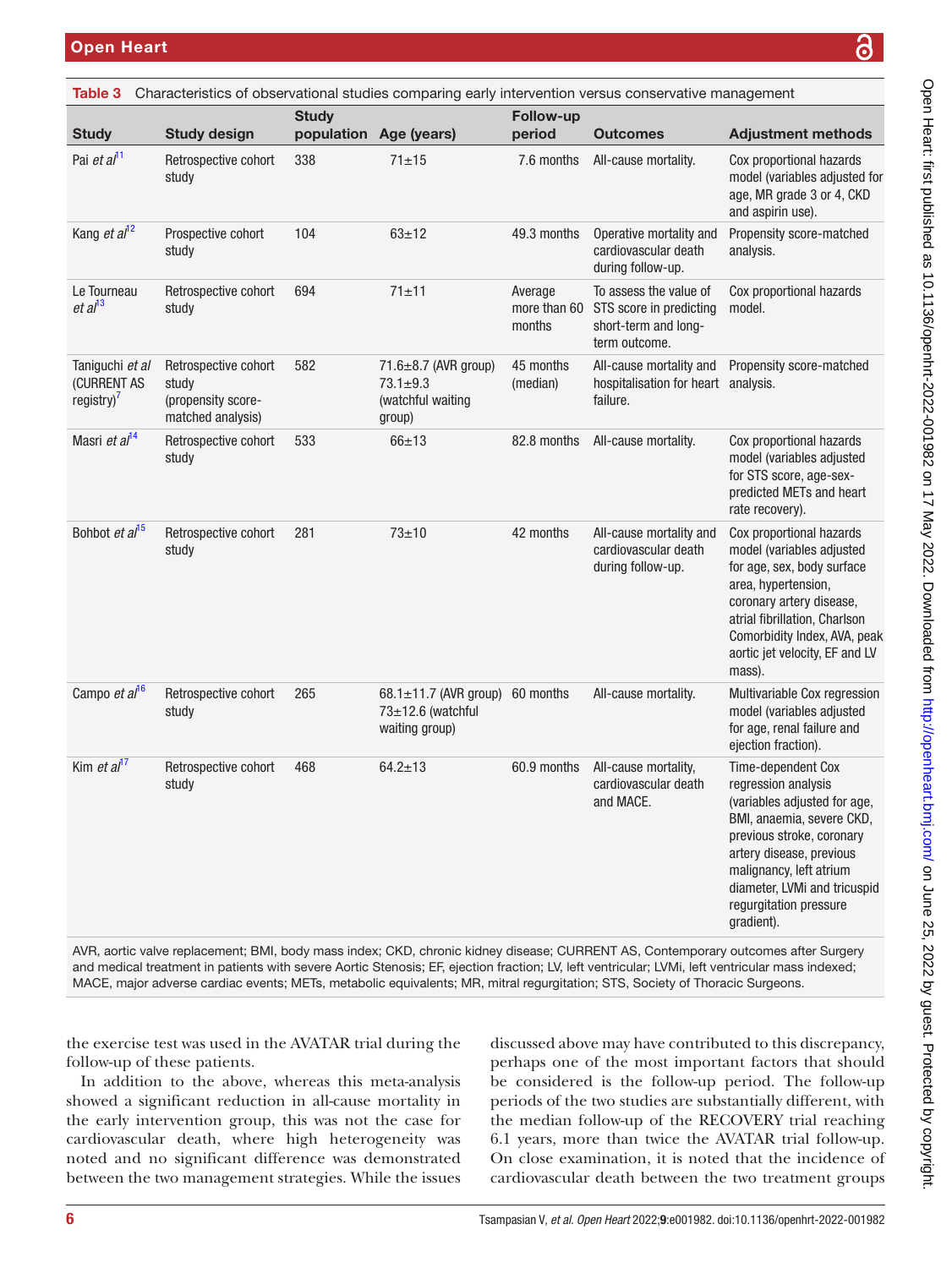|                                                                                                   |                   |                 |       | <b>Early Intervention Conservative Management</b> |                                              | <b>Hazard Ratio</b>     |             | <b>Hazard Ratio</b> |     |  |
|---------------------------------------------------------------------------------------------------|-------------------|-----------------|-------|---------------------------------------------------|----------------------------------------------|-------------------------|-------------|---------------------|-----|--|
| <b>Study or Subgroup</b>                                                                          | log[Hazard Ratio] | <b>SE</b>       | Total |                                                   | <b>Total Weight</b>                          | IV, Random, 95% CI Year |             | IV, Random, 95% CI  |     |  |
| Pai                                                                                               |                   | $-1.772$ 0.2707 | 99    | 239                                               | 13.2%                                        | 0.17 [0.10, 0.29] 2006  |             |                     |     |  |
| Kang                                                                                              | $-2.0025$ 0.7674  |                 | 95    | 102                                               | 4.8%                                         | 0.13 [0.03, 0.61] 2010  |             |                     |     |  |
| Le Tourneau                                                                                       | $-0.5447$ 0.1647  |                 | 160   | 514                                               | 15.6%                                        | 0.58 [0.42, 0.80] 2010  |             |                     |     |  |
| Taniguchi                                                                                         | $-0.4463$ 0.2149  |                 | 291   | 291                                               | 14.5%                                        | 0.64 [0.42, 0.98] 2015  |             |                     |     |  |
| Masri                                                                                             | $-1.3471$ 0.2477  |                 | 192   | 341                                               | 13.8%                                        | 0.26 [0.16, 0.42] 2016  |             |                     |     |  |
| <b>Bohbot</b>                                                                                     | $-0.5447$ 0.3364  |                 | 192   | 247                                               | 11.6%                                        | 0.58 [0.30, 1.12] 2018  |             |                     |     |  |
| Campo                                                                                             | $-1.3471$ 0.3158  |                 | 104   | 161                                               | 12.1%                                        | 0.26 [0.14, 0.48] 2019  |             |                     |     |  |
| Kim                                                                                               |                   | $-0.478$ 0.2236 | 221   | 247                                               | 14.3%                                        | 0.62 [0.40, 0.96] 2019  |             |                     |     |  |
| <b>Total (95% CI)</b>                                                                             |                   |                 | 1354  | 2142                                              | 100.0%                                       | $0.38$ [0.26, 0.56]     |             |                     |     |  |
| Heterogeneity: Tau <sup>2</sup> = 0.22; Chi <sup>2</sup> = 30.87, df = 7 (P < 0.0001); $P = 77\%$ |                   |                 |       |                                                   |                                              |                         | 0.01<br>0.1 | 10                  | 100 |  |
| Test for overall effect: $Z = 4.85$ (P < 0.00001)                                                 |                   |                 |       |                                                   | Favours Intervention Favours Conservative Mx |                         |             |                     |     |  |

<span id="page-6-0"></span>

in the RECOVERY trial becomes substantially different after approximately the first 2.5 years of the follow-up period. In the conservative group the cumulative incidence of cardiovascular death rises significantly, reaching a peak at 8 years after randomisation, while the intervention group demonstrates only a small rise.<sup>10</sup> Taking into consideration that the median follow-up of the conservative group in the AVATAR trial was just over 2.5 years (35 months), one could argue that a difference in the incidence of cardiovascular death between the two trials is expected. Previous data from a retrospective registry suggest that mortality between the two groups of patients (those treated with early surgery and those conservatively managed) begins to significantly differ after 1 year of follow-up. [13](#page-8-19)

It is important to note that both studies were performed at different time points in the past. Therefore, the inclusion criteria and characteristics of the study population may not reflect the most recent guidelines and

recommendations. For instance, according to the latest European Society of Cardiology (ESC) guidelines, intervention should be considered in asymptomatic patients with low operative risk, LVEF > 55% and Vmax  $\geq 5$  m/s or in asymptomatic individuals with LVEF <55% without another cause (class IIa recommendation). $3$  Given the inclusion and exclusion criteria of the AVATAR and RECOVERY trials, some of the participants included in both studies unavoidably fall in these categories.

The meta-analysis from the observational studies yielded a categorically favourable outcome of the early intervention group compared with the conservative management. However, given their non-randomised design, the risk of bias is high. Therefore, conclusions should be drawn cautiously. Additionally, there was considerable heterogeneity in the meta-analysis from these studies that could be attributed to the different study designs and analysis methods, inclusion criteria and baseline patient characteristics, and different follow-up periods.

<span id="page-6-1"></span>

| Main study characteristics of the ongoing randomised controlled trials<br>Table 4 |                                                                                                              |                                                                                                                                                                    |                                                                                                                                 |                                                                                                                     |  |
|-----------------------------------------------------------------------------------|--------------------------------------------------------------------------------------------------------------|--------------------------------------------------------------------------------------------------------------------------------------------------------------------|---------------------------------------------------------------------------------------------------------------------------------|---------------------------------------------------------------------------------------------------------------------|--|
|                                                                                   | EASY-AS <sup>38</sup>                                                                                        | EARLY TAVR <sup>39</sup>                                                                                                                                           | DANAVR <sup>40</sup>                                                                                                            | EVoLVeD <sup>41</sup>                                                                                               |  |
| <b>Identifier</b>                                                                 | NCT04204915                                                                                                  | NCT03042104                                                                                                                                                        | NCT03972644                                                                                                                     | NCT03094143                                                                                                         |  |
| Estimated enrolment                                                               | 2844 participants                                                                                            | 900 participants                                                                                                                                                   | 1700 participants                                                                                                               | 1000 participants                                                                                                   |  |
| <b>Estimated completion</b><br>date                                               | October 2029                                                                                                 | March 2024                                                                                                                                                         | September 2029                                                                                                                  | October 2024                                                                                                        |  |
| Intervention                                                                      | <b>AVR</b>                                                                                                   | <b>TAVR</b>                                                                                                                                                        | <b>SAVR or TAVR</b>                                                                                                             | <b>SAVR or TAVR</b><br>(participants will be randomised<br>based on the presence or<br>absence of fibrosis on CMR)  |  |
| Primary outcomes                                                                  | Cardiovascular death and<br>hospitalisation for heart<br>failure                                             | All-cause death, all stroke<br>and unplanned cardiovascular<br>hospitalisation                                                                                     | All-cause mortality                                                                                                             | All-cause mortality or unplanned<br>aortic stenosis-related<br>hospitalisation                                      |  |
| Key inclusion criteria                                                            | ► Asymptomatic severe AS.<br>$\blacktriangleright$ Age > 18 years.<br>$\blacktriangleright$ LVEF $\geq$ 50%. | Asymptomatic severe AS.<br>$\blacktriangleright$<br>$\blacktriangleright$ Age $\geq 65$ years.<br>$\blacktriangleright$ LVEF $\geq$ 50%.<br>STS risk score $<$ 10. | ► Asymptomatic severe AS.<br>$\blacktriangleright$ Age $\geq$ 18 and $\leq$ 85 years.<br>$\blacktriangleright$ LVEF $\geq$ 50%. | ► Asymptomatic severe AS.<br>$\blacktriangleright$ Age > 18 years.<br>$\blacktriangleright$ LVEF $\geq$ 50% on CMR. |  |

AS, aortic stenosis; AVR, aortic valve replacement; CMR, cardiac magnetic resonance; DANAVR, Danish National Randomized Study on Early Aortic Valve Replacement in Patients with Asymptomatic Severe Aortic Stenosis; EARLY-TAVR, Evaluation of TAVR Compared to Surveillance for Patients with Asymptomatic Severe Aortic Stenosis; EASY-AS, Early Valve Replacement in Severe Asymptomatic Aortic Stenosis Study; EVoLVeD, Early Valve Replacement Guided by Biomarkers of LV Decompensation in Asymptomatic Patients with Severe AS; LVEF, left ventricular ejection fraction; SAVR, surgical aortic valve replacement; STS, Society of Thoracic Surgeons; TAVR, transcatheter aortic valve replacement.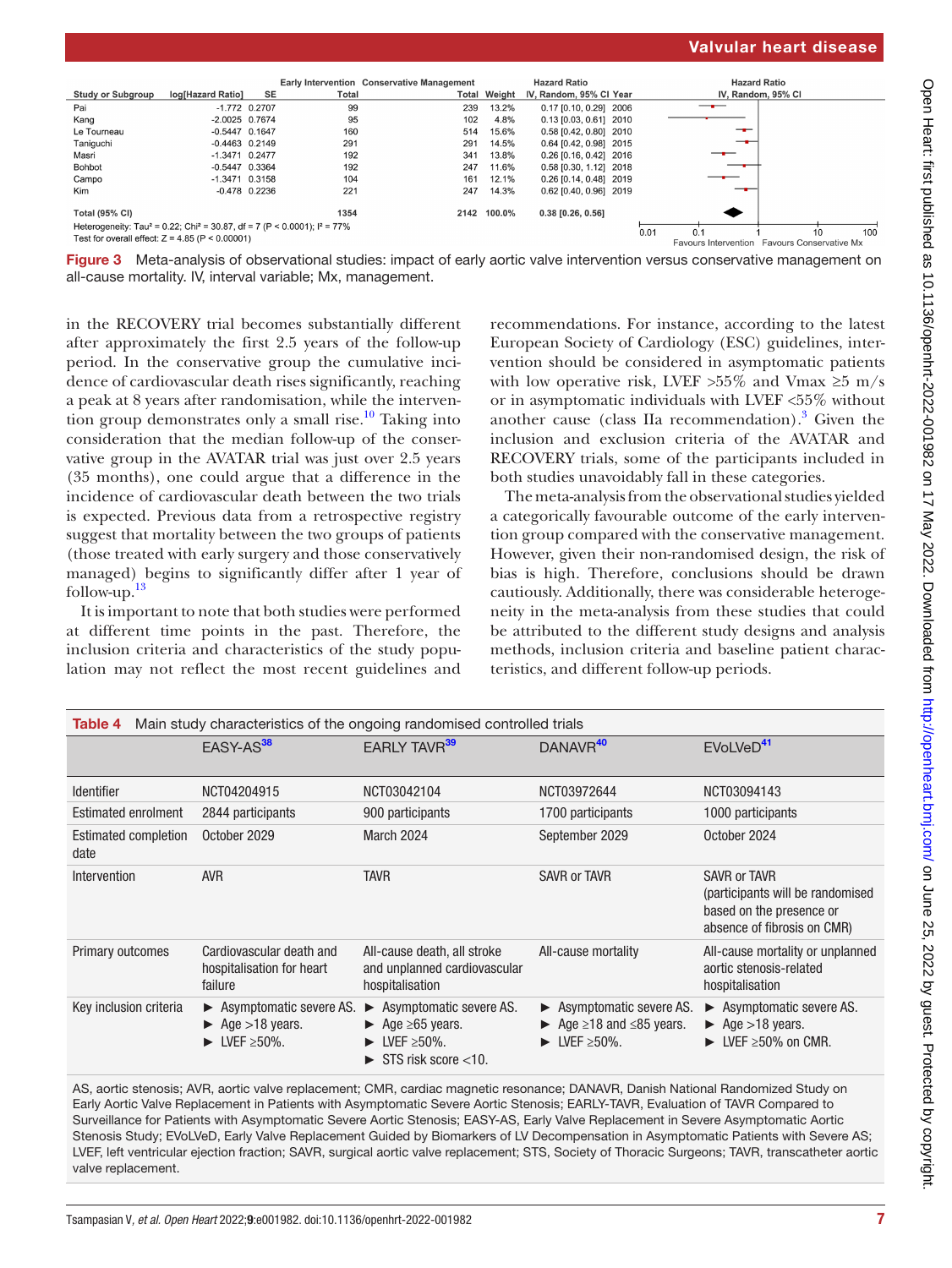Finally, when putting the findings of these metaanalyses into clinical context, the baseline characteristics of the patient population included, and more specifically the age, should be taken into consideration. The participants of both trials and of some of the observational studies were relatively young, with a mean age of less than 70 years old. This may not fully reflect the cohort of patients usually seen in secondary or tertiary care, which may consist of older patients with more comorbidities and therefore higher operative risk.<sup>30</sup>

Despite differences and limitations of the studies, all the data from this meta-analysis would support consideration of an earlier approach and highlight, however given the differences and limitations in the two studies, it would be prudent to allow the ongoing research in the field to complete. Nonetheless, this meta-analysis gives us an early insight as to what outcome we could expect. It is noteworthy that in a large registry that included more than 25 000 patients with aortic stenosis, the individuals with moderate aortic stenosis exhibited a surprisingly high risk of all-cause and cardiovascular deaths, which was similar to those with severe aortic stenosis.<sup>31</sup> Whether this finding means that some patients with parameters in the moderate spectrum of the disease are at high risk of death from the valvular disease alone or that, inevitably, comorbidities in this cohort play a much more significant role than previously thought remains unclear. Nevertheless, in the era of personalised medicine, the identification of the high-risk population and the decision regarding intervention should be made after careful individual risk assessment and evaluation not only of symptoms but also of indirect signs of myocardial decompensation and damage that could have a negative impact on the prognosis and outcome. Such parameters could include the presence of mid-wall late gadolinium enhancement of cardiovascular magnetic resonance, utilisation of left ventricular stroke volume in preference to LVEF or various biomarkers (eg, N-terminal pro b-type natriuretic peptide/BNP, highsensitivity troponin), which are associated with a worse outcome[.32–35](#page-8-28) These clues could help refine the optimal timing of intervention for each patient. $35-37$  The results of currently ongoing randomised trials investigating these parameters are greatly anticipated to help clarify the role of these parameters in the risk assessment of patients with severe aortic stenosis and the impact of early intervention on the outcome and prognosis. The main characteristics of these trials are summarised in [table](#page-6-1) 4.

#### **CONCLUSION**

Asymptomatic severe aortic stenosis represents a unique entity that poses clinical dilemmas to physicians worldwide very frequently in clinical practice. This metaanalysis shows that the data from the two recent large randomised controlled trials and previous observational studies demonstrate a favourable outcome in the group of patients treated with early intervention rather than conservative management. Although this may herald

the beginning of a change in the management of these patients, further randomised controlled studies are needed to draw firm conclusions and identify the optimal timing of intervention.

#### Author affiliations

<sup>1</sup> Cardiology, Norfolk and Norwich University Hospital, Norwich, UK <sup>2</sup>Norwich Medical School, University of East Anglia, Norwich, UK 3 Departamento de Medicina Interna, Centro Medico Nacional "La Raza", IMSS, Ciudad de Mexico, Mexico 4 Seccion de Estudios de Posgrado e Investigacion, Escuela Superior de Medicina, Instituto Politecnico Nacional, Mexico City, Mexico

<sup>5</sup>Cardiology, Royal Brompton and Harefield NHS Trust, London, UK <sup>6</sup>School of Medicine, Imperial College London, London, UK

<sup>7</sup> Cardiology, West Suffolk Hospital NHS Trust, Bury Saint Edmunds, UK <sup>8</sup>Department of Cardiovascular Sciences, University of Leicester, Leicester, UK <sup>9</sup>Leicester NIHR Biomedical Research Centre, Glenfield Hospital, Leicester, UK <sup>10</sup>Division of Cardiovascular Medicine, University of Cambridge, Cambridge, UK <sup>11</sup>British Heart Foundation Centre for Cardiovascular Science, University of Edinburgh, Edinburgh, UK

**Twitter Vasiliki Tsampasian [@justvick](https://twitter.com/justvick)** 

Contributors VT designed the work, collected and analysed the data, and drafted the first manuscript. CG-C collected the data and substantially revised the first draft. AEGR, GA, PG, SP, LR, GPM, JR and MRD substantially revised the manuscript. VV conceived the idea, designed the work and substantially revised the manuscript. VT, CG-C and VSV had full access to the data and take responsibility for the integrity of the data and the accuracy of the data analysis. VT and VSV accept full responsibility for the work and the conduct of the study, had access to the data, and controlled the decision to publish.

Funding This work was partly funded by Wellcome Trust grants (220703/Z/20/Z). VT and CG-C are NIHR Academic Clinical Fellows. JR is part-supported by the NIHR Cambridge Biomedical Research Centre, the British Heart Foundation, HEFCE, the EPSRC and the Wellcome Trust. MRD is supported by the British Heart Foundation (FS/14/78/31020) and is the recipient of a Sir Jules Thorn Award for Biomedical Research 2015 (15/JTA).

Competing interests None declared.

Patient consent for publication Not required.

Provenance and peer review Not commissioned; externally peer reviewed.

Data availability statement All data relevant to the study are included in the article or uploaded as supplementary information.

**Supplemental material** This content has been supplied by the author(s). It has not been vetted by BMJ Publishing Group Limited (BMJ) and may not have been peer-reviewed. Any opinions or recommendations discussed are solely those of the author(s) and are not endorsed by BMJ. BMJ disclaims all liability and responsibility arising from any reliance placed on the content. Where the content includes any translated material, BMJ does not warrant the accuracy and reliability of the translations (including but not limited to local regulations, clinical guidelines, terminology, drug names and drug dosages), and is not responsible for any error and/or omissions arising from translation and adaptation or otherwise.

Open access This is an open access article distributed in accordance with the Creative Commons Attribution 4.0 Unported (CC BY 4.0) license, which permits others to copy, redistribute, remix, transform and build upon this work for any purpose, provided the original work is properly cited, a link to the licence is given, and indication of whether changes were made. See: [https://creativecommons.org/](https://creativecommons.org/licenses/by/4.0/) [licenses/by/4.0/](https://creativecommons.org/licenses/by/4.0/).

#### ORCID iDs

Vasiliki Tsampasian <http://orcid.org/0000-0003-1534-7587> Abraham Edgar Gracia Ramos<http://orcid.org/0000-0003-1842-2554> Gerry P McCann <http://orcid.org/0000-0002-5542-8448>